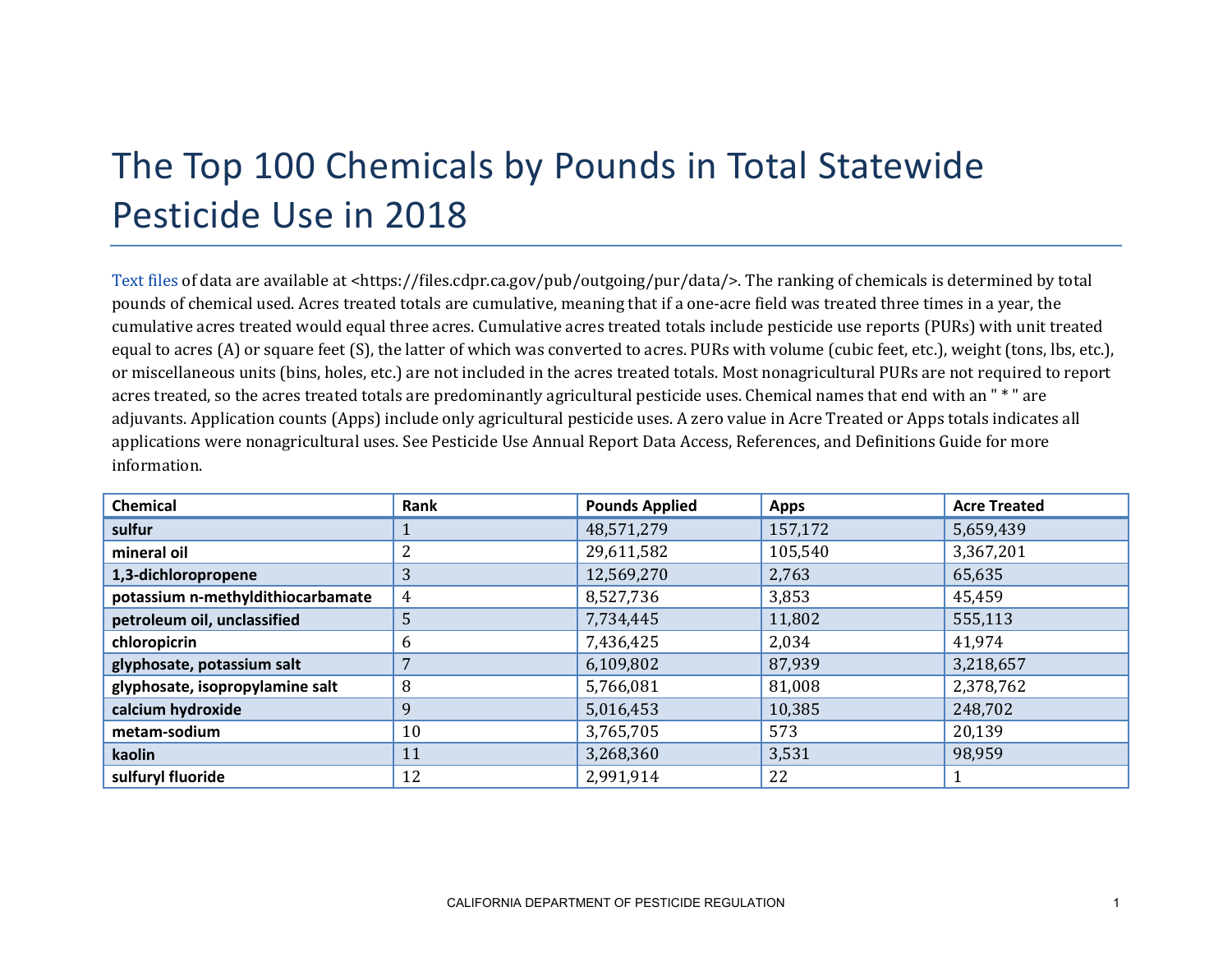| <b>Chemical</b>                 | Rank | <b>Pounds Applied</b> | <b>Apps</b> | <b>Acre Treated</b> |
|---------------------------------|------|-----------------------|-------------|---------------------|
| alpha-(para-nonylphenyl)-omega- | 13   | 2,529,936             | 250,118     | 10,374,177          |
| hydroxypoly(oxyethylene)*       |      |                       |             |                     |
| copper hydroxide                | 14   | 2,346,020             | 39,578      | 1,290,680           |
| pendimethalin                   | 15   | 2,244,649             | 27,980      | 1,077,303           |
| methylated soybean oil*         | 16   | 2,177,919             | 120,782     | 4,509,004           |
| propanil                        | 17   | 1,829,002             | 4,768       | 344,239             |
| copper sulfate (pentahydrate)   | 18   | 1,801,464             | 3,016       | 258,455             |
| lime-sulfur                     | 19   | 1,701,224             | 2,889       | 77,534              |
| methyl bromide                  | 20   | 1,682,989             | 380         | 5,602               |
| glufosinate-ammonium            | 21   | 1,595,020             | 56,657      | 1,697,284           |
| copper ethanolamine complexes,  | 22   | 1,510,703             | 86          | 5,425               |
| mixed                           |      |                       |             |                     |
| petroleum distillates, refined  | 23   | 1,395,969             | 6,411       | 184,100             |
| mancozeb                        | 24   | 1,315,141             | 33,787      | 715,654             |
| paraquat dichloride             | 25   | 1,301,935             | 28,084      | 1,240,012           |
| potassium phosphite             | 26   | 1,203,727             | 28,002      | 411,056             |
| copper sulfate (basic)          | 27   | 1,202,539             | 10,993      | 326,460             |
| chlorothalonil                  | 28   | 1,171,126             | 16,026      | 548,568             |
| sodium hypochlorite             | 29   | 1,074,744             | 217         | 5,441               |
| ammonium sulfate                | 30   | 980,294               | 66,343      | 2,510,108           |
| oxyfluorfen                     | 31   | 852,992               | 62,878      | 2,079,597           |
| vegetable oil*                  | 32   | 824,829               | 4,991       | 584,304             |
| lecithin*                       | 33   | 728,946               | 76,319      | 2,795,838           |
| hydrogen cyanamide              | 34   | 684,190               | 1,162       | 45,555              |
| boric acid                      | 35   | 677,104               | 109         | 425                 |
| ziram                           | 36   | 665,996               | 5,667       | 124,648             |
| methoxyfenozide                 | 37   | 614,165               | 42,367      | 2,214,653           |
| chlorpyrifos                    | 38   | 601,173               | 6,827       | 431,218             |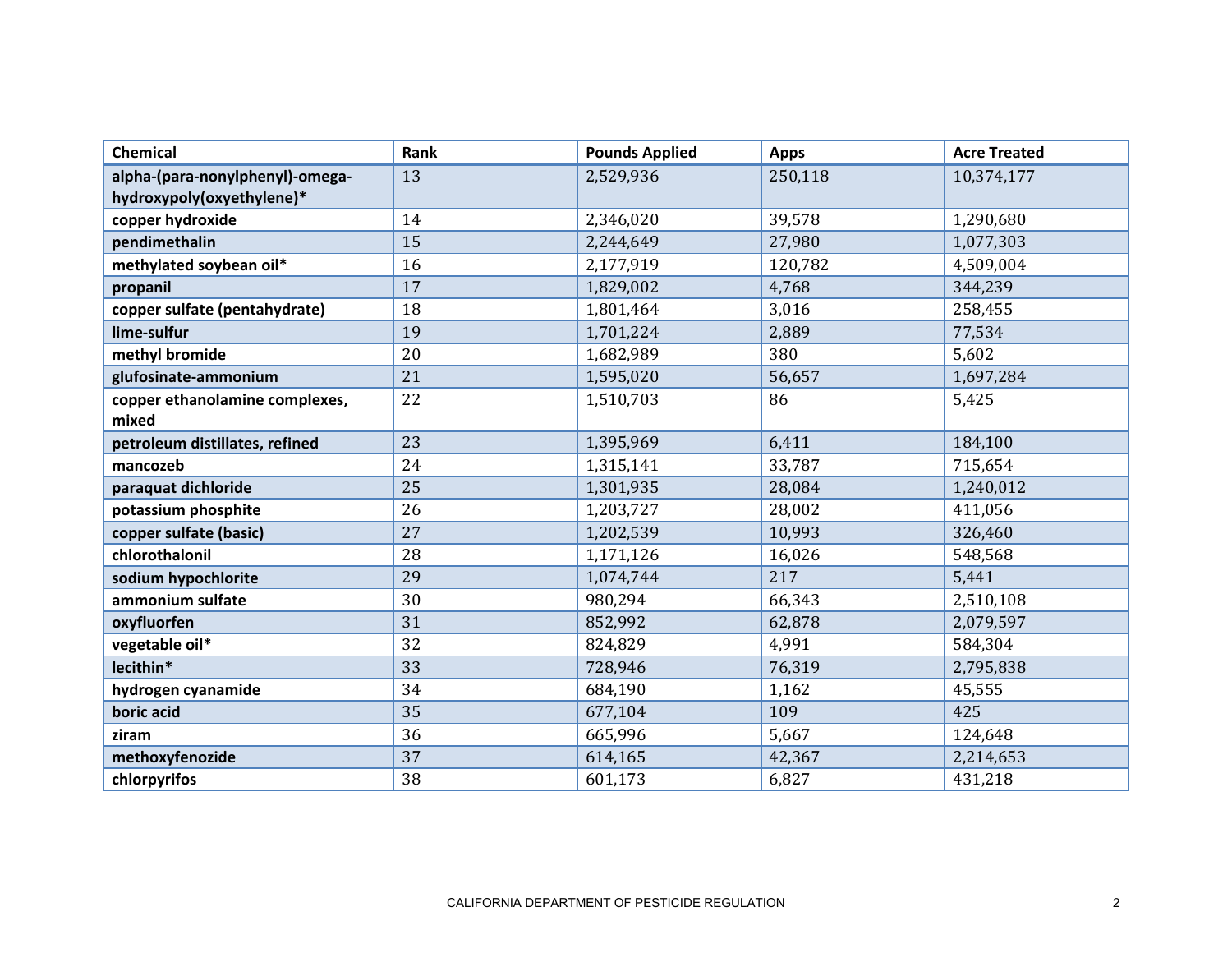| <b>Chemical</b>                 | Rank | <b>Pounds Applied</b> | <b>Apps</b> | <b>Acre Treated</b> |
|---------------------------------|------|-----------------------|-------------|---------------------|
| thiobencarb                     | 39   | 592,804               | 2,142       | 172,814             |
| petroleum oil, paraffin based   | 40   | 589,747               | 10,643      | 442,144             |
| sodium bromide                  | 41   | 539,356               | $\Omega$    | 392                 |
| oleic acid, methyl ester*       | 42   | 520,203               | 14,281      | 583,911             |
| fatty acids, c16-c18 and c18-   | 43   | 502,437               | 39,968      | 1,247,958           |
| unsaturated, methyl esters*     |      |                       |             |                     |
| sodium chlorate                 | 44   | 470,862               | 613         | 47,581              |
| imidacloprid                    | 45   | 466,269               | 60,754      | 1,467,169           |
| chlorine                        | 46   | 457,774               | $\Omega$    | 323                 |
| alpha-undecyl-omega-            | 47   | 445,576               | 76,183      | 2,550,869           |
| hydroxypoly(oxyethylene)*       |      |                       |             |                     |
| ethephon                        | 48   | 433,459               | 10,366      | 495,261             |
| copper oxychloride              | 49   | 427,763               | 12,807      | 359,134             |
| captan                          | 50   | 413,622               | 6,005       | 218,301             |
| copper oxide (ous)              | 51   | 400,539               | 7,665       | 157,264             |
| urea dihydrogen sulfate         | 52   | 378,206               | 10,900      | 564,181             |
| hydrotreated paraffinic solvent | 53   | 363,825               | 14,439      | 599,730             |
| malathion                       | 54   | 360,906               | 10,304      | 216,638             |
| trifluralin                     | 55   | 352,310               | 7,251       | 339,373             |
| potassium bicarbonate           | 56   | 349,173               | 7,231       | 124,850             |
| hydrogen peroxide               | 57   | 345,059               | 6,539       | 103,587             |
| cryolite                        | 58   | 338,066               | 1,495       | 44,627              |
| s-metolachlor                   | 59   | 335,599               | 4,427       | 221,221             |
| naled                           | 60   | 330,719               | 4,904       | 190,102             |
| bifenthrin                      | 61   | 330,518               | 32,586      | 1,705,194           |
| sodium carbonate peroxyhydrate  | 62   | 329,252               | 187         | 12,824              |
| 2,4-d, dimethylamine salt       | 63   | 326,899               | 8,556       | 290,467             |
| bensulide                       | 64   | 311,544               | 8,855       | 85,689              |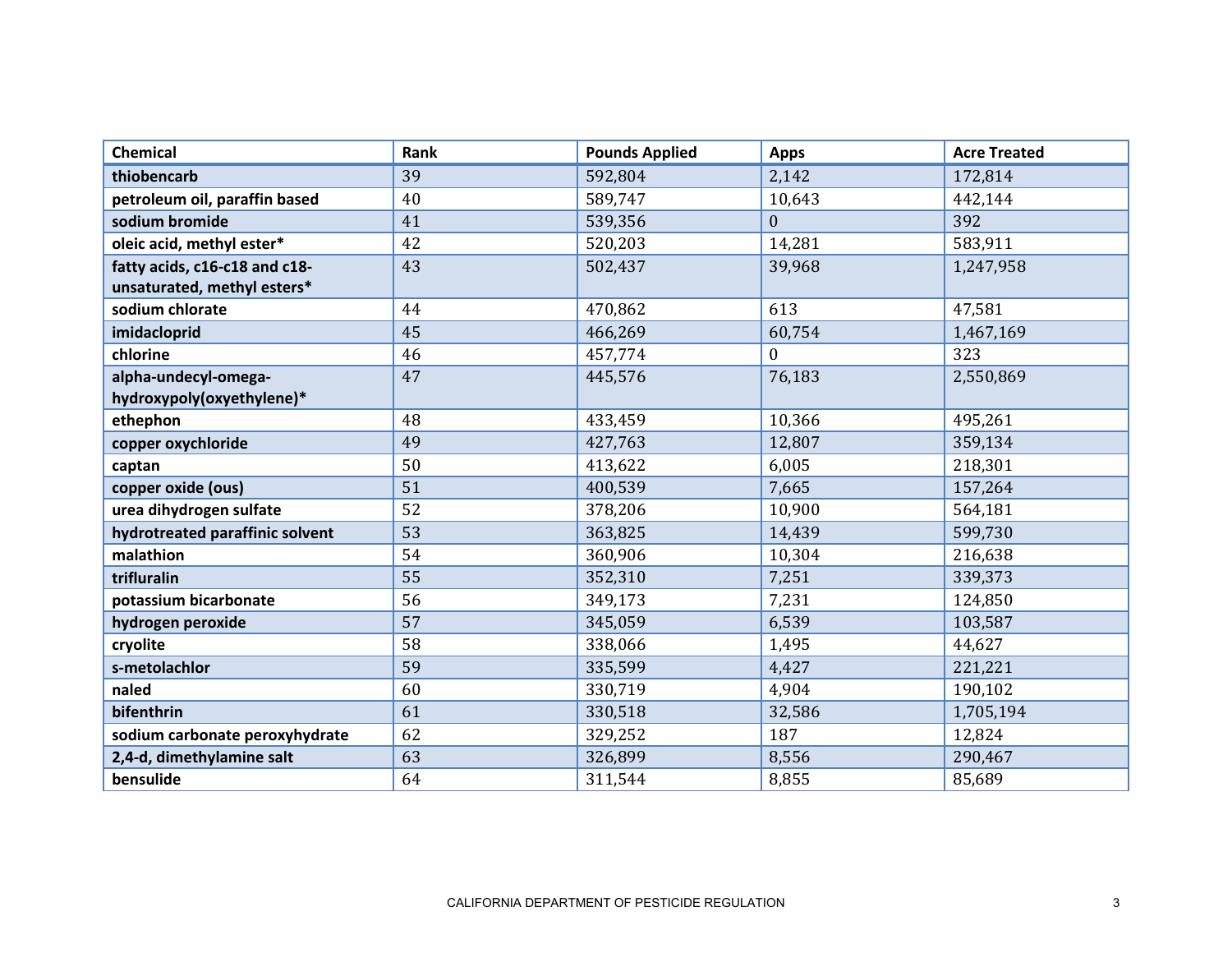| Chemical                               | Rank | <b>Pounds Applied</b> | <b>Apps</b>    | <b>Acre Treated</b> |
|----------------------------------------|------|-----------------------|----------------|---------------------|
| buprofezin                             | 65   | 297,983               | 7,111          | 300,031             |
| oryzalin                               | 66   | 297,679               | 4,584          | 92,190              |
| sulfur dioxide                         | 67   | 277,821               | 23             | 546                 |
| bacillus amyloliquefaciens strain d747 | 68   | 272,675               | 5,215          | 68,085              |
| alpha-alkyl (c9-c11)-omega-            | 69   | 269,983               | 77,447         | 2,226,656           |
| hydroxypoly(oxyethylene)*              |      |                       |                |                     |
| phosphoric acid                        | 70   | 264,882               | 64,503         | 2,210,806           |
| bifenazate                             | 71   | 262,543               | 11,731         | 428,178             |
| dimethylpolysiloxane*                  | 72   | 254,731               | 143,700        | 5,581,795           |
| corn steep liquor*                     | 73   | 253,022               | 1,508          | 53,890              |
| oleic acid, ethyl ester*               | 74   | 249,648               | 27,327         | 630,381             |
| disodium octaborate tetrahydrate       | 75   | 248,410               | 43             | 4,355               |
| azoxystrobin                           | 76   | 246,479               | 33,434         | 1,318,694           |
| alpha-(para-nonylphenyl)-omega-        | 77   | 232,443               | 39,927         | 1,472,015           |
| hydroxypoly(oxyethylene), phosphate    |      |                       |                |                     |
| ester*                                 |      |                       |                |                     |
| diethylene glycol*                     | 78   | 230,690               | 31,211         | 1,632,077           |
| propargite                             | 79   | 226,091               | 2,059          | 97,880              |
| methomyl                               | 80   | 224,535               | 18,106         | 375,018             |
| eptc                                   | 81   | 218,451               | 1,593          | 91,178              |
| burkholderia sp strain a396 cells and  | 82   | 216,044               | 3,550          | 35,064              |
| fermentation media                     |      |                       |                |                     |
| propylene oxide                        | 83   | 213,681               | $\overline{0}$ | None                |
| petroleum distillates, aromatic        | 84   | 203,100               | 6,663          | 234,373             |
| caprylic acid                          | 85   | 198,131               | 1,834          | 32,921              |
| chlorantraniliprole                    | 86   | 195,286               | 51,223         | 2,203,118           |
| emulsifiable methylated vegetable      | 87   | 192,737               | 23,188         | 364,141             |
| oil*                                   |      |                       |                |                     |